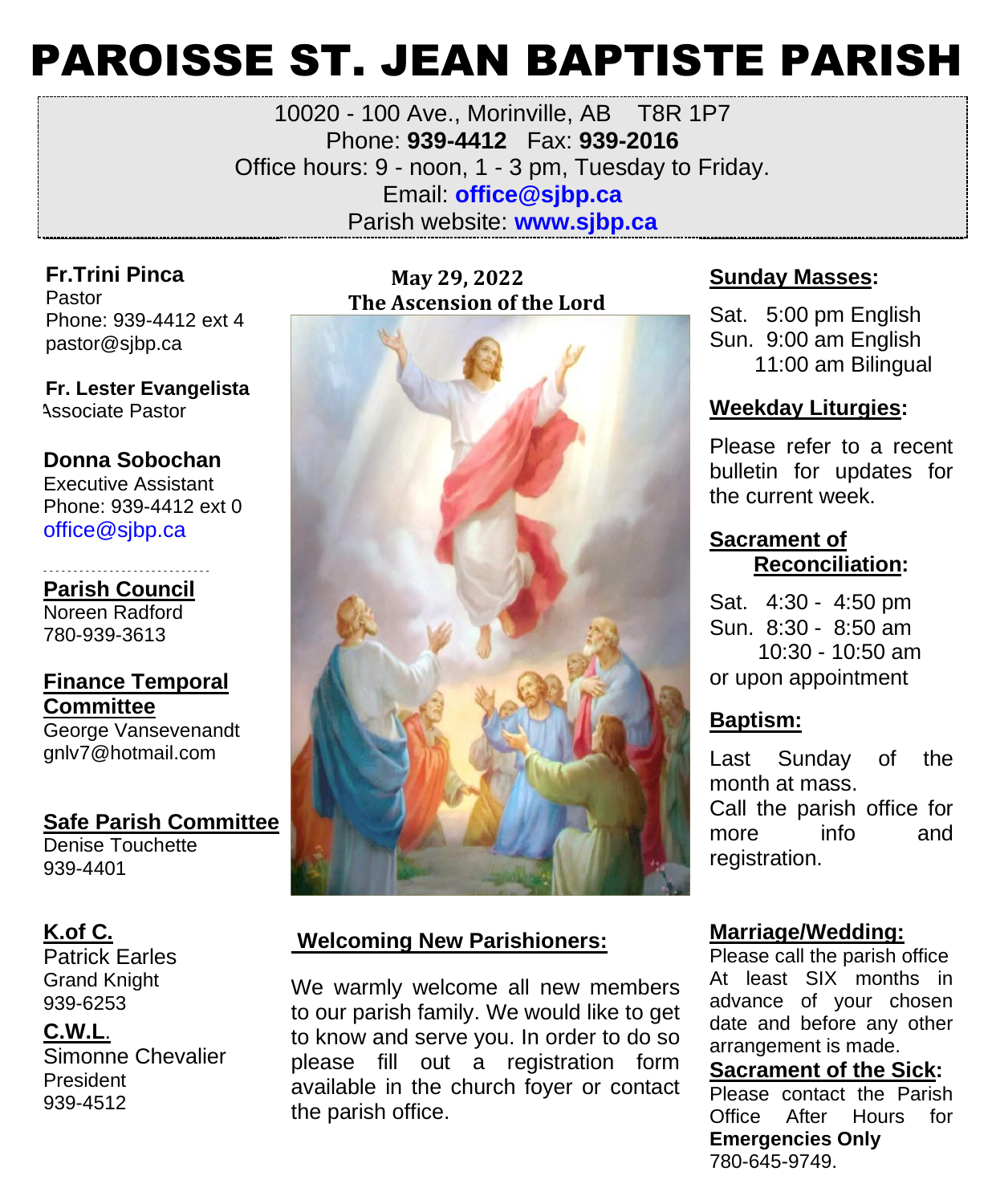

Jesus prays for believers, asking the Father that we may be brought to perfection as one. Guided by the Holy Spirit, we will be transformed. We can turn to Stephen, the first martyr, and the saints for courage as we turn our lives over to God.

In the first reading, Stephen is stoned to death after relaying a vision of Jesus at the right hand of God. In the second reading, John writes the vision he had, that Jesus, *the Alpha and the Omega,* will judge each according to their deeds. In the Gospel, Jesus prays that believers will be one, united to him and the Father.

#### ST JEAN BAPTISTE FAMILY BARBEQUE – JUNE 19th

This event will include Mass at 10:00 am. Please note that there will only be one Mass on this day.

\_\_\_\_\_\_\_\_\_\_\_\_\_\_\_\_\_\_\_\_\_\_\_\_\_\_\_\_\_\_\_\_\_\_\_\_\_\_\_\_\_\_\_\_\_\_\_\_\_\_\_\_\_\_\_\_\_\_\_\_\_\_\_\_\_\_\_\_\_\_\_\_\_\_\_\_\_\_\_\_\_\_\_\_\_\_\_\_\_\_\_\_\_\_\_\_\_\_\_\_\_\_\_\_\_\_\_\_\_\_\_\_\_\_\_\_\_\_\_\_\_\_\_\_\_\_\_\_\_\_\_\_\_\_\_\_\_\_\_\_\_\_\_\_\_\_\_\_\_\_\_\_\_\_\_\_\_\_\_\_\_\_\_\_\_\_\_\_\_\_\_\_\_\_\_\_\_\_\_\_\_\_\_\_\_\_\_\_\_\_\_\_\_\_\_\_\_\_\_\_\_\_\_\_\_\_\_\_\_\_\_\_\_\_\_\_\_\_\_\_\_\_\_\_\_\_\_\_\_\_\_\_\_\_\_\_\_\_\_\_\_\_\_\_\_\_\_\_\_\_\_\_\_\_\_\_\_\_\_\_\_\_\_\_\_\_\_\_\_\_\_\_\_\_\_\_\_\_\_\_\_\_\_\_\_\_\_\_\_\_\_\_\_\_\_\_\_\_\_\_\_\_\_\_\_\_\_\_\_\_

After Mass, Father Trini will be acknowledging the great work of the volunteers of our parish. We will be attempting to capture all who have given of themselves, but if someone is missed on this day, please be assured that they will be recognized at a later date.

After recognition of volunteers, there will be a barbeque hosted by the St. Jean Baptiste Parish council and the Knights of Columbus. In order to provide sufficient food, we are requesting that people pre-register for this event. A sign-up sheet will be available at all Masses. This will be a no cost event, but donations are welcome.

## Children's Liturgy

We are back in having the Sunday Liturgy for Children. It will be available on Sunday's during the 11:00 am Mass until the end of June. We are inviting our young families to bring their children so that they can avail this catechism. We express our gratitude to all our volunteers fro the Sunday Liturgy for children.

\_\_\_\_\_\_\_\_\_\_\_\_\_\_\_\_\_\_\_\_\_\_\_\_\_\_\_\_\_\_\_\_\_\_\_\_\_\_\_\_\_\_\_\_\_\_\_\_\_\_\_\_\_\_\_\_\_\_\_\_\_\_\_\_\_\_\_\_\_\_\_\_\_\_\_\_\_\_\_\_\_\_\_\_\_\_\_\_\_\_\_\_\_\_\_\_\_\_\_\_\_\_\_\_\_\_\_\_\_\_\_\_\_\_\_\_\_\_\_\_\_\_\_\_\_\_\_\_\_\_\_\_\_\_\_\_\_\_\_\_\_\_\_\_\_\_\_\_\_\_\_\_\_\_\_\_\_\_\_\_\_\_\_\_\_\_\_\_\_\_\_\_\_\_\_\_\_\_\_\_\_\_\_\_\_\_\_\_\_\_\_\_\_\_\_\_\_\_\_\_\_\_\_\_\_\_\_\_\_\_\_\_\_\_\_\_\_\_\_\_\_\_\_\_\_\_\_\_\_\_\_\_\_\_\_\_\_\_\_\_\_\_\_\_\_\_\_\_\_\_\_\_\_\_\_\_\_\_\_\_\_\_\_\_\_\_\_\_\_\_\_\_\_\_\_\_\_\_\_\_\_\_\_\_\_\_\_\_\_\_\_\_\_\_\_\_\_\_\_\_\_\_\_\_\_\_\_\_\_\_

\_\_\_\_\_\_\_\_\_\_\_\_\_\_\_\_\_\_\_\_\_\_\_\_\_\_\_\_\_\_\_\_\_\_\_\_\_\_\_\_\_\_\_\_\_\_\_\_\_\_\_\_\_\_\_\_\_\_\_\_\_\_\_\_\_\_\_\_\_\_\_\_\_\_\_\_\_\_\_\_\_\_\_\_\_\_\_\_\_\_\_\_\_\_\_\_\_\_\_\_\_\_\_\_\_\_\_\_\_\_\_\_\_\_\_\_\_\_\_\_\_\_\_\_\_\_\_\_\_\_\_\_\_\_\_\_\_\_\_\_\_\_\_\_\_\_\_\_\_\_\_\_\_\_\_\_\_\_\_\_\_\_\_\_\_\_\_\_\_\_\_\_\_\_\_\_\_\_\_\_\_\_\_\_\_\_\_\_\_\_\_\_\_\_\_\_\_\_\_\_\_\_\_\_\_\_\_\_\_\_\_\_\_\_\_\_\_\_\_\_\_\_\_\_\_\_\_\_\_\_\_\_\_\_\_\_\_\_\_\_\_\_\_\_\_\_\_\_\_\_\_\_\_\_\_\_\_\_\_\_\_\_\_\_\_\_\_\_\_\_\_\_\_\_\_\_\_\_\_\_\_\_\_\_\_\_\_\_\_\_\_\_\_\_\_\_\_\_\_\_\_\_\_\_\_\_\_\_\_\_

## World Communications Day May 29

Today Catholics are invited to reflect upon the media of social communication (films,radio, television, newspapers, audiovisuals) and how these influence our lives.

The media can promote values that lead to a more fully human society. The Church's ministry is a twofold. The media can be used to help promote the Gospel. At the same time as receivers of the materials presented by the media, the faithful have a duty to support and promote worthwhile presentations on media and reject those which promote values contrary to spiritual growth.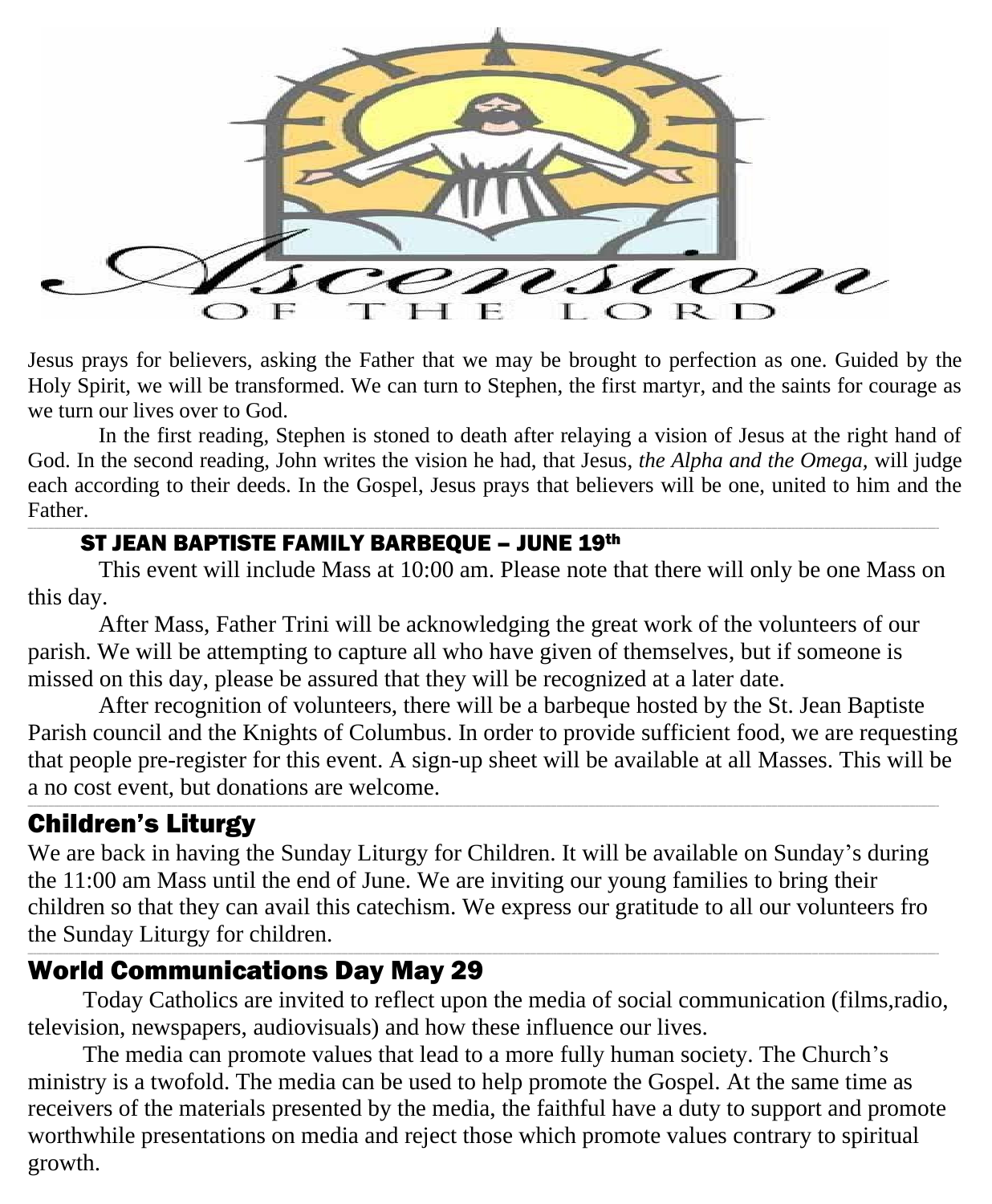# New Building Fund

As we move forward towards the rebuilding of St. Jean Baptiste parish, we will be updating on the amount donated for the rebuilding of the Church. As of May 22, 2022, the amount donated is \$96,908.073. Thank you for your continuous support

.\_\_\_\_\_\_\_\_\_\_\_\_\_\_\_\_\_\_\_\_\_\_\_\_\_\_\_\_\_\_\_\_\_\_\_\_\_\_\_\_\_\_\_\_\_\_\_\_\_\_\_\_\_\_\_\_\_\_\_\_\_\_\_\_\_\_\_\_\_\_\_\_\_\_\_\_\_\_\_\_\_\_\_\_\_\_\_\_\_\_\_\_\_\_\_\_\_\_\_\_\_\_\_\_\_\_\_\_\_\_\_\_\_\_\_\_\_\_\_\_\_\_\_\_\_\_\_\_\_\_\_\_\_\_\_\_\_\_\_\_\_\_\_\_\_\_\_\_\_\_\_\_\_\_\_\_\_\_\_\_\_\_\_\_\_\_\_\_\_\_\_\_\_\_\_\_\_\_\_\_\_\_\_\_\_\_\_\_\_\_\_\_\_\_\_\_\_\_\_\_\_\_\_\_\_\_\_\_\_\_\_\_\_\_\_\_\_\_\_\_\_\_\_\_\_\_\_\_\_\_\_\_\_\_\_\_\_\_\_\_\_\_\_\_\_\_\_\_\_\_\_\_\_\_\_\_\_\_\_\_\_\_\_\_\_\_\_\_\_\_\_\_\_\_\_\_\_\_\_\_\_\_\_\_\_\_\_\_\_\_\_\_\_\_\_\_\_\_\_\_

# Camp St. Louis Clean-up

We will be having our annual cleanup on May  $28<sup>th</sup>$  starting at 10 am till 4 pm. Feel free to bring any tools you may deem handy. We will finish the afternoon with a FREE Barbeque Lunch. Most of the buildings are in need of some deep cleaning as well, as many of them haven't been used in a while so anyone is welcome to come out and help! Snacks and refreshments will also be provided throughout the day. Come out for some good hard work and fellowship! If you are planning on coming please contact Samule Skuban 780-379-7929 or **[siskuban@gmail.com](mailto:siskuban@gmail.com)**



## **FOOD BANK**

It's time again, we are collecting donations to the Morinville Food bank. We have a collection after the celebration of the mass this coming June 18 and 19. Thank you for your generosity.

# Fidelity Day 2022 June 26th, 2022 9:00 AM



Name of the Couple:

Date/Year of Wedding:\_\_\_\_\_\_\_\_\_\_\_\_\_\_\_\_\_\_\_\_\_\_\_\_\_\_\_\_\_\_\_\_\_\_\_\_\_\_\_\_

Address:

In relation with our celebration of Fidelity Day next month we are asking our parishioners who are celebrating their 5th, 10th, 5th, 20th, 25th.,50th and 65th wedding anniversary, to cut, fill out this form and put in

collection basket or bring it to the rectory on or before June 5 so that we can include your names. **MUSIC MINISTRY**

We would like to invite to all our parishioners that we will try to revive our Music ministry in our parish. Please fill out the sign-up sheet at the back so that we can reach out to you for the day and time of the practices. Thank you!